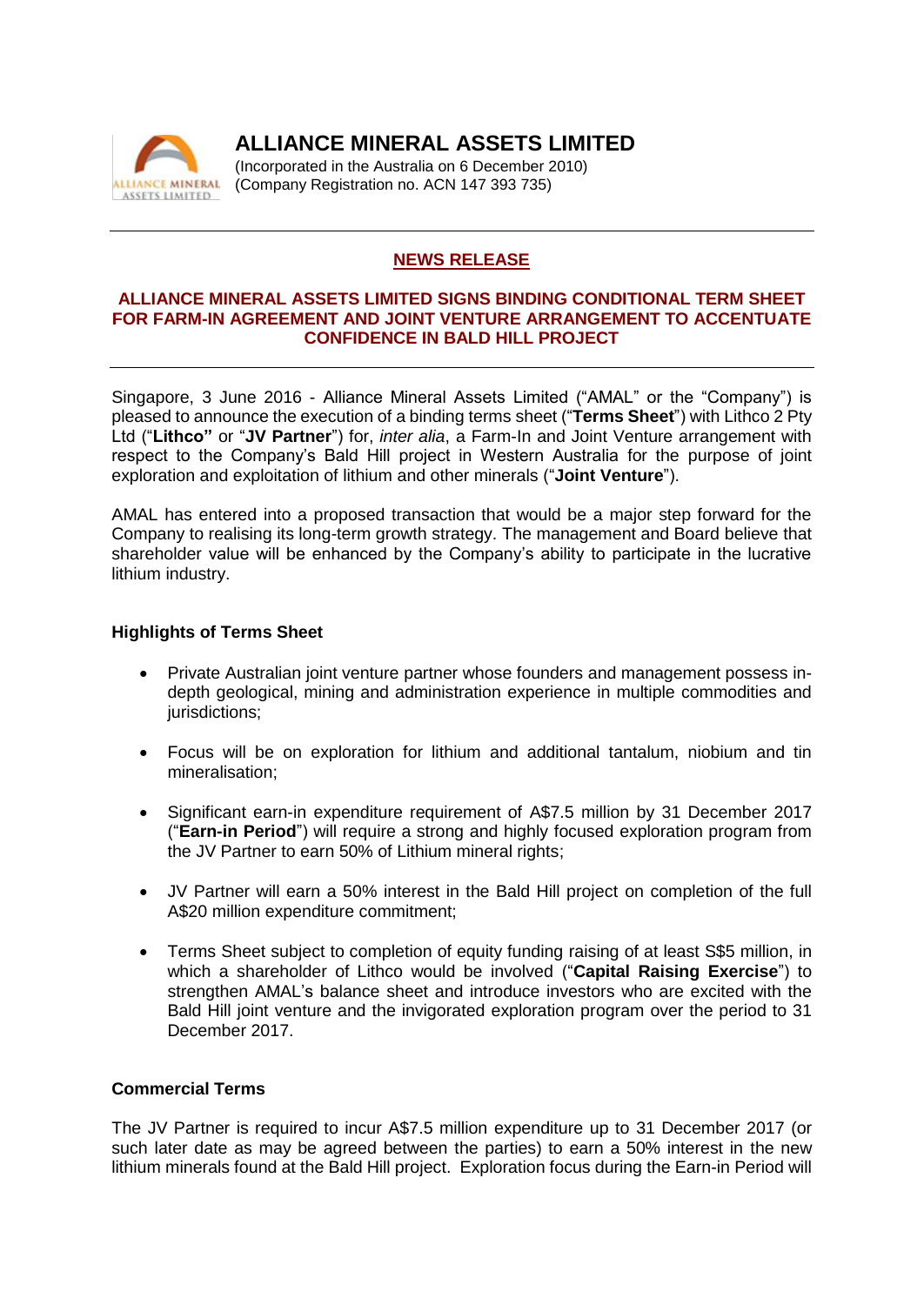#### **ALLIANCE MINERAL ASSETS LIMITED**

Page 2

be for lithium mineralisation but the JV Partner also believes that there is significant potential for discovery of additional mineralisation of tantalum, niobium and tin.

Upon completion of the A\$20 million earn-in expenditure, the Joint Venture will be funded 50:50 by AMAL and the JV Partner. The proposed Capital Raising Exercise will assist in funding AMAL's share of joint venture expenditure.

The Terms Sheet is conditional on:

- (a) the receipt of all requisite necessary regulatory and shareholder approvals, consents, waivers, registrations or statements of no objection (as the case may be) required by the Company by law or any competent authorities;
- (b) Lithco being provided with satisfactory evidence by the Company that the Tenements are in good standing; and
- (c) completion of the Capital Raising Exercise.

The above conditions ("**Conditions Precedent**") must be satisfied or waived by the parties no later than 31 July 2016, unless extended by mutual agreement.

The Company has received the support of its controlling shareholder, Living Waters Mining (Australia) Pty Ltd, which currently holds a 49.80% interest in the Company, to vote in favour of resolutions to be tabled to give effect to the transactions contemplated in the Terms Sheet in the event that the approval of the Company's shareholders is required.

The Terms Sheet is binding on the parties but the parties will enter into binding definitive farmin and joint venture agreements within 60 days.

## **Existing Tantalum Outlook**

Whilst the Tantalum concentrate market is still weak, the Company has been actively investigating opportunities in the Tantalum sector. Discussions are continuing with various Chinese parties to upgrade our Tantalum concentrate and for the Company to participate in downstream activities and to value add to our product. The Company will provide updates on any material developments in the discussions, and will disseminate any such information to shareholders in a timely manner.

#### *This news release is to be read in conjunction with the Company's announcement released today in relation to the aforementioned.*

*Alliance Mineral Assets Limited (the "Company") was listed on Catalist of the Singapore Exchange Securities Trading Limited (the "SGX-ST") on 25 July 2014. The initial public offering of the Company (the "IPO") was sponsored by PrimePartners Corporate Finance Pte. Ltd. (the "Sponsor").*

*This announcement has been prepared by the Company and its contents have been reviewed by the Sponsor for compliance with the SGX-ST Listing Manual Section B: Rules of Catalist. The Sponsor has not verified the contents of this announcement.*

*This announcement has not been examined or approved by the SGX-ST. The Sponsor and the SGX-ST assume no responsibility for the contents of this announcement, including the accuracy, completeness or correctness of any of the information, statements or opinions made or reports contained in this announcement.*